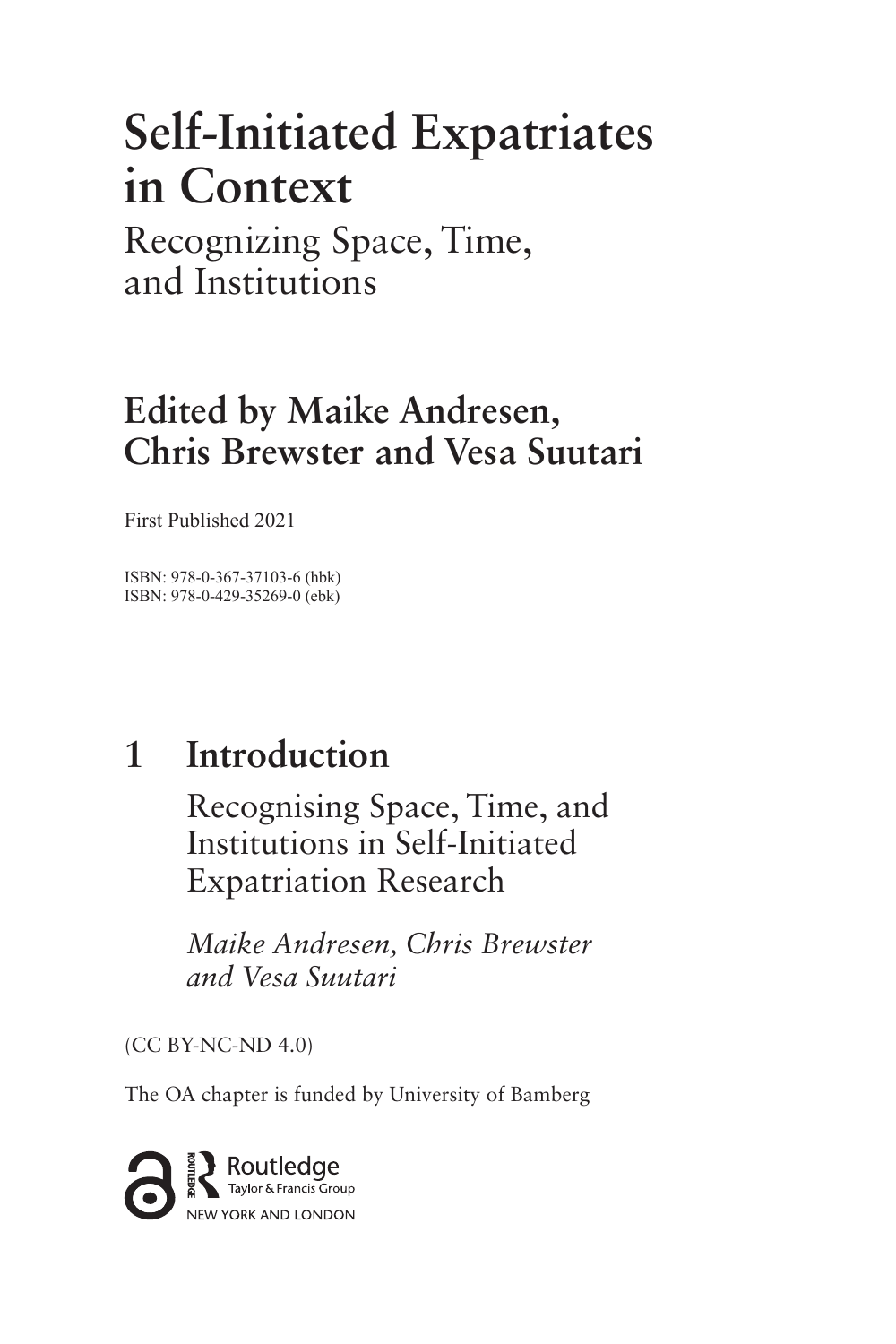#### **Introduction 1**

Recognising Space, Time, and Institutions in Self-Initiated Expatriation Research

*Maike Andresen, Chris Brewster and Vesa Suutari* 

# **The Need for Contextualising SIE Research: The Role of Space, Time, and Institutions**

This second edited volume builds on Andresen, Al Ariss, and Walther (2013 ), *Self-Initiated Expatriation: Individual, Organizational, and National Perspectives*, which served to give in-depth insights into the concept and the processes of self-initiated expatriation and presented different groups undertaking self-initiated foreign career moves. Thousands of articles on self-initiated expatriation have been published in the meanwhile that serve to help us gain a general understanding of the phenomenon. Looking at the samples underlying publications on self-initiated expatriates (SIEs) shows that the term 'SIE' has been employed to cover a large variety of distinct populations that differ in a number of key contextual factors such as their educational level, profession, country of origin, and destination country. We argue that such contextual factors mean that expatriates in and from different places, at different times and in different kinds of organisations, present different challenges for SIEs—such as the extent of required personal initiative by individuals (Andresen, Pattie, & Hippler, 2020). Furthermore, in much of this research samples were mixed, allowing us to draw only limited conclusions about the relevance and influence of contextual factors. This raises the question of how far existing research results are comparable. A look at the research questions and samples of SIEs in published SIE research shows that the role of context and its impact on SIEs' career-related decisions and behaviours needs further exploration.

This second edited volume on SIEs deepens our understanding of SIEs' careers by focusing on the contextual influences of space, time, and institutions on the heterogeneous SIE population. More specifically, this edited volume sheds light on spatial conditions in terms of home and host country impacts on the self-initiated expatriation experience (e.g. transferability of career capital between countries) and looks at developments over time in terms of temporality of conditions and changes of SIEs' life-course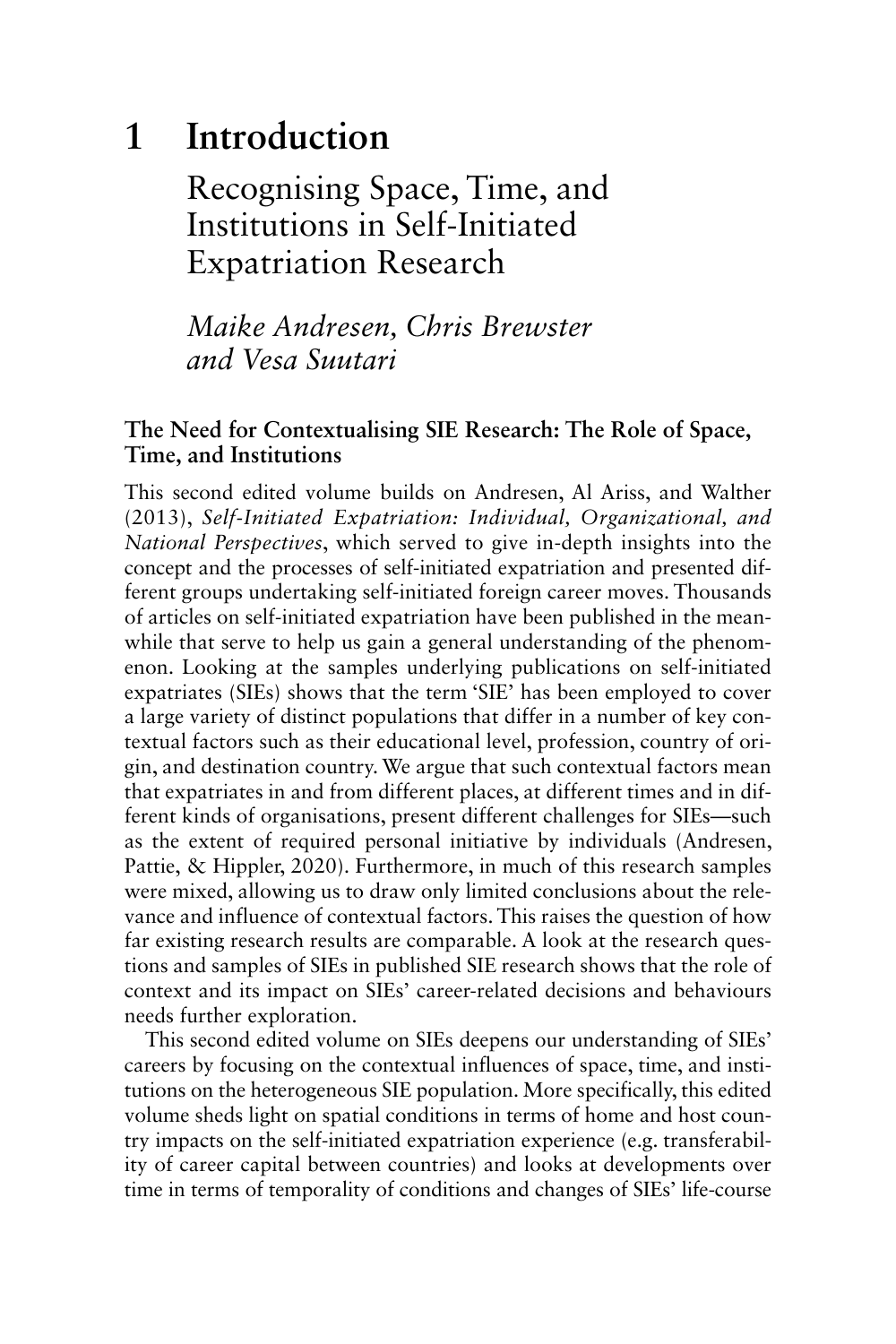(e.g. adjustment and long-term career effects). Moreover, the authors analyse the influence of the institutional context in terms of occupational and organisational specificities on the heterogeneous SIE population.

Studies focusing on SIEs from a single home country living in a specific host country (space), being in similar life and career stages (time), or working in the same institutional contexts regarding their occupation or organisational environment, e.g. in terms of size and sector, are extremely rare (for an exception see Ramboarison-Lalao, Al Ariss, & Barth, 2012 studying Malagasy physicians in France). We often find mixed samples of SIEs in terms of space, time, and institutions, leading to considerable variance of relevant factors that influence the expatriation experience. For example, depending on 'space' the personal initiative and cultural intelligence needed to successfully relocate and adjust abroad are likely to differ, because the career norms, cultural values, and languages that SIEs need to master vary between countries. In terms of 'time', we lack studies focusing on long-term effects of different spatial and institutional conditions on SIEs' adjustment, careers, and lives as well as longitudinal studies. And in terms of institutions, apart from the national-level institutional differences, many studies conflate SIEs in different sectors and organisations. There have been some studies of particular occupations: For some reason scholars seem fascinated by academic SIEs (e.g. Selmer  $\&$  Lauring, 2013), and there have also been studies of nurses (Bozionelos, 2009), professional service firms (Richardson & McKenna, 2014), and even religious leaders (Ramboarison-Lalao, Brewster, & Boyer, 2019). There have been almost no comparative studies of the differences between occupations or between organisations within a sector.

What is more, in many cases the description of sample characteristics does not allow for disaggregation by context. And those studies that do describe their samples in more detail in terms of space, time, and institutions usually do not discuss their results with respect to these contextual factors but, rather, attempt to generalise their results to all SIEs. We see a lack of discussion in most SIE studies in how far these contextual differences influence the results. Identifying relevant contexts and ensuring that they are adequately represented in our samples holds great promise, we believe, for understanding the phenomenon of self-initiated expatriation in a manner that will prove useful for both mobile individuals and organisations that might wish to employ them.

With this edited volume, we contribute on two particular fronts: First, our authors contribute to conceptual clarity in the burgeoning field of SIE research by drawing attention to the importance of exploring context and, thus, boundary conditions to careers. Second, they offer specific guidance for an improvement of future SIE-related research in order to enhance the validity of future empirical studies as well as for an improvement of managerial practice.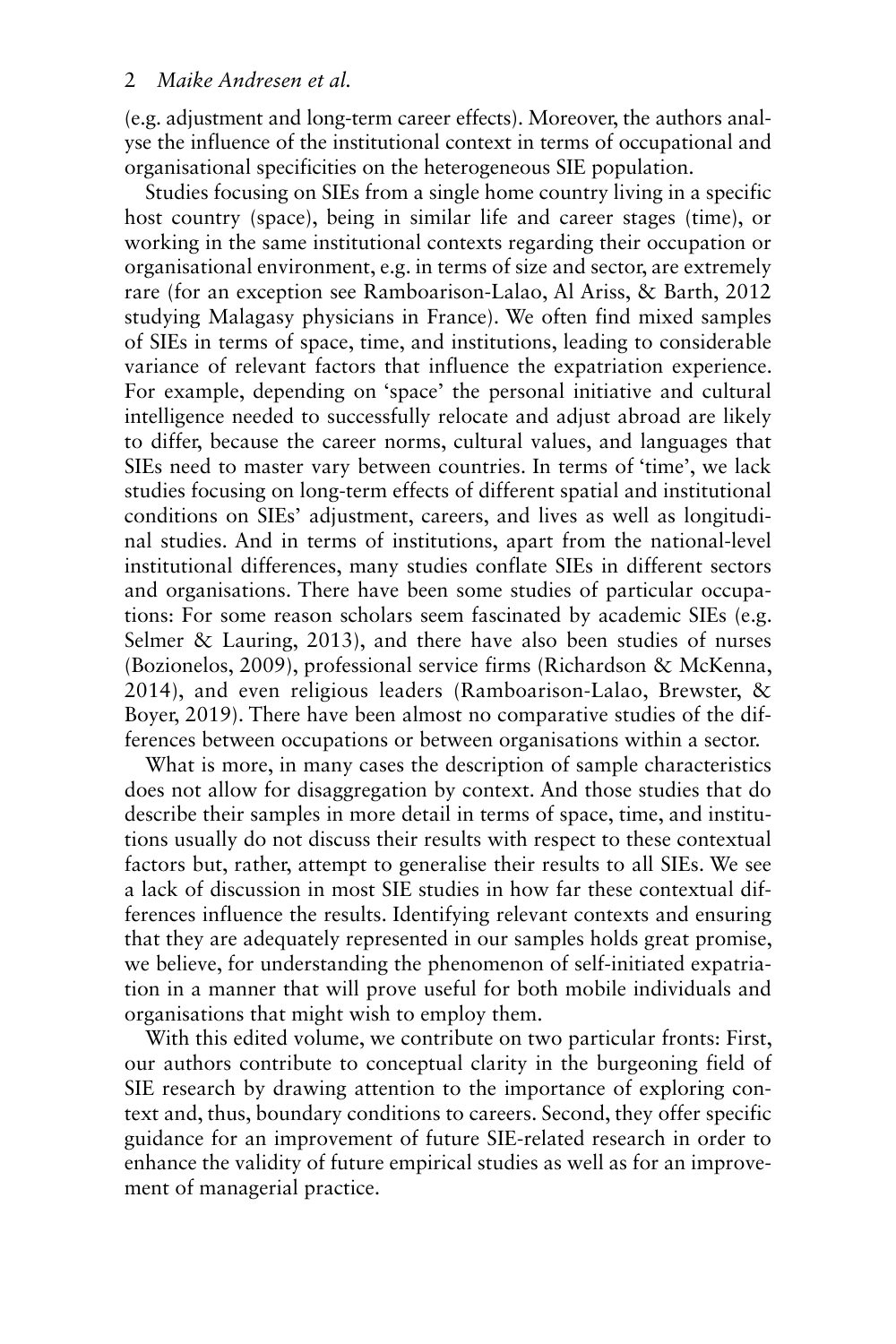# **Implications of Space, Time, and Institutions for SIEs' Careers**

To represent different contexts in terms of space, time, and institutions we invited a specialist group of authors for this edited volume, drawing on authoritative researchers originating from a range of different institutions and from or currently working in five continents, i.e. Asia-Pacific (Japan, Korea, Australia), Africa (UAE), North America (Canada, USA), South America (Brazil), Europe (Austria, Bulgaria, Finland, Germany, Ireland, Poland, Portugal, Spain, Sweden, Turkey, United Kingdom), with experts at different career stages ranging from PhD candidates to professor emeritus.

This edited volume is divided into four parts focusing on space, time, and institutions as the three main context factors in SIEs' international mobility and followed by a concluding part that embeds the findings into International Human Resource Management (IHRM) (see Figure 1.1).



*Figure 1.1* Book structure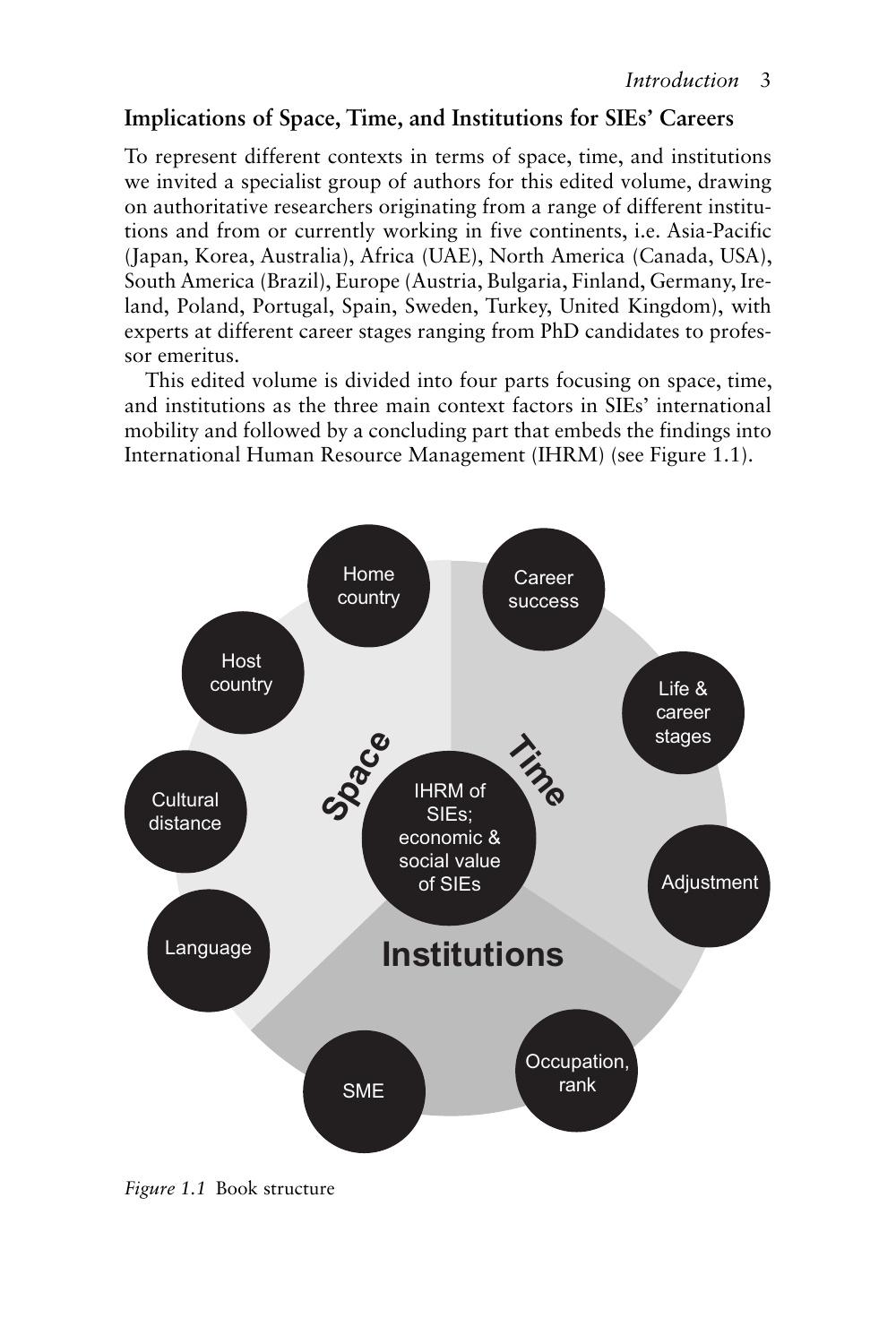## *Part I—Space as a Context Factor Influencing the Self-Initiated Expatriate Experience*

The first of the four parts focuses on **space** in terms of effects of home countries, host countries, cultural distance between home and host countries, and languages as context factors influencing the SIE experience. Most SIE studies do not focus on a specific *home country*. Of those that concentrate on a single home country, most focus on Australia (e.g. Despotovic, Hutchings, & McPhail, 2015; Tharenou & Caulfield, 2010), Finland (Jokinen, Brewster, & Suutari, 2008; Suutari, Brewster, Mäkelä, Dickmann, & Tornikoski, 2018), Lebanon (e.g. Al Ariss & Syed, 2011), or New Zealand (e.g. Thorn, 2009 ). Strikingly, these are all countries where a larger percentage of people seek international exposure or live abroad. Thus, not much is known about individuals from countries where self-initiated expatriation is less common. Since SIE studies rarely consider and discuss the role of the home country, we lack insights into relevant home country–related factors that influence SIE mobility. However, individuals' backgrounds in terms of their home country are likely to influence their career decision-making, expectations towards international relocation, behaviours and (anticipated) personal as well as professional outcomes of their SIE experience.

In their Chapter 2, "Home Country" in Studies of Self-Initiated Expatriates', Mila Lazarova and Ebru Ipek note that research has focused disproportionately on SIEs from prosperous, individualistic regions and countries. They examine two possible reasons for this relatively narrow focus and offer food for thought for future research. Based on a systematic literature review of 79 empirical papers on SIEs published in Englishlanguage peer review journals between 2000 and 2018, they find that SIE scholars have been selective in their approach to their subjects. There is a clear preference for a handful of home countries with shared characteristics: High status, economically prosperous countries that encourage talent mobility. Yet these are not the countries that provide the largest outflow of talented professionals. Lazarova and Ipek admonish the authors of such texts by pointing out that many others from less prosperous countries are also moving for professional and career reasons, and possess qualifications to work at any organisational level, but that researchers often choose not to label them as SIEs. They recommend that researchers should strive to diversify their samples, be mindful of who they study, how they categorise them and of the implications of these choices.

Looking at the *receiving country*, we once more note marked differences in how common foreigners are in the host society and hence to what degree self-expatriation to that country 'goes beyond what is typically done'. A considerable portion of the published SIE literature focuses on host countries in the Persian Gulf with studies focusing on the United Arab Emirates (UAE) (e.g. Isakovic & Whitman, 2013; Stalker & Mavin, 2011) and Saudi Arabia (e.g. Alshahrani & Morley, 2015; Bozionelos,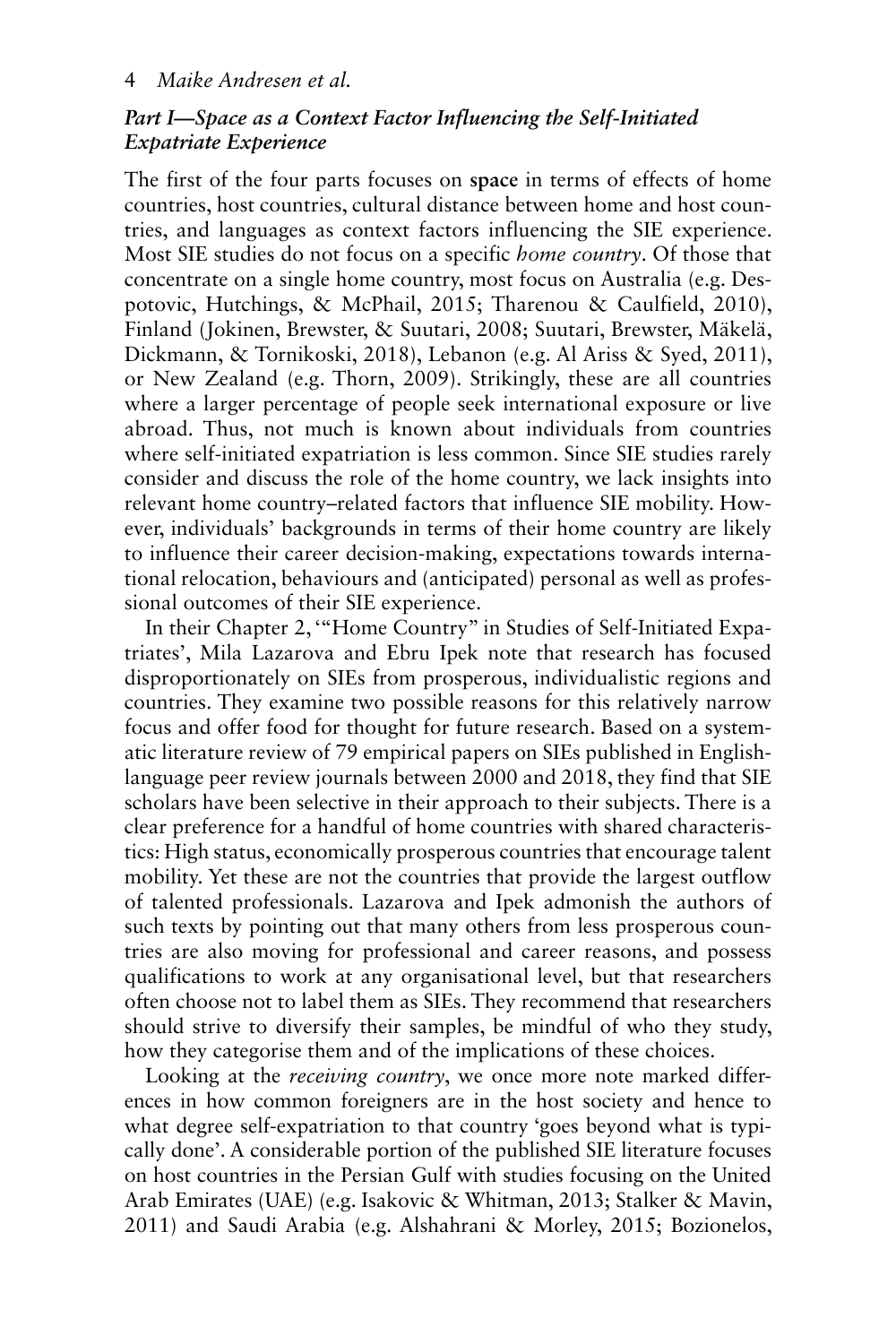2009). These are host societies in which foreigners are common (e.g. in 2018, the proportion of non-nationals in the total population was 90% in the UAE, 88.4% in Qatar, and 31.4% in Saudi Arabia; World Population Review, 2019 ) and that have a favourable legal framework for mobility. Other regions studied intensely include East Asia, with studies on China (Lauring & Selmer, 2014; Makkonen, 2016 ), Hong Kong ( Selmer & Lauring, 2014 ), Japan ( Peltokorpi & Froese, 2009 ), Korea (e.g. Despotovic et al., 2015), Macau (Lo, Wong, Yam,  $\&$  Whitfield, 2012), Singapore (e.g. Supangco & Mayrhofer, 2014), and Vietnam (Ho, Jones, & Seet, 2016), as well as Western Europe, where studies on France are most prominent (e.g. Al Ariss, Koall, Özbilgin, & Suutari, 2012 ; Ramboarison-Lalao et al., 2012 ). Thus, moving to the UAE might not be so challenging for an SIE as expatriates account for most of the population there. The psychological distance can be considered fairly low. Moving as an SIE to Japan, Korea, or Poland, where the share of foreign-born people in total employment is small (OECD, 2018), could be considered an unusual step (Belot  $\&$ Ederveen, 2012) and may create more problems. Furthermore, not much is known about the career norms prevailing in different countries that may imply more or less favourable conditions for SIEs' cross-border mobility.

In the conceptual Chapter 3, 'The Impact of Host Country Characteristics on Self-Initiated Expatriates' Career Success', Marie-France Waxin and Chris Brewster examine the host country's institutional and cultural characteristics that have an impact on SIEs' career success; and propose a research model and agenda. In view of the dearth of research on the impact of host country characteristics on SIEs' career success, they review the general literature on expatriate career success and identify key specific factors. They find that the major host country institutional characteristics that have an impact on SIEs' career success include compensation levels, quality of life, labour markets characteristics, employment regulations, and SIEs' skills utilisation level. The major host country cultural characteristics are cultural distance, language, diversity climate, and preferred organisational culture. They add the concept of the host country's reputation. Waxin and Brewster propose a research model for the impact of host country institutional and cultural characteristics on SIE career success and satisfaction, adding the host country reputation and using a few moderating variables.

A person's capability to manage cross-cultural interactions effectively has for a long time be conceptualised as likely to be dependent on the importance of differences between settings. Several studies conceptualise these differences between countries in terms of physical, cultural, institutional, and psychological distance (e.g. Demes & Geeraert, 2014; Gelfand et al., 2011; House, Hanges, Javidan, Dorfman, & Gupta, 2004; Kogut & Singh, 1988). Studies show that expatriation flows to geographical areas with similar or close language and culture are significantly larger (Belot & Ederveen, 2012; Wang, De Graaff, & Nijkamp, 2016).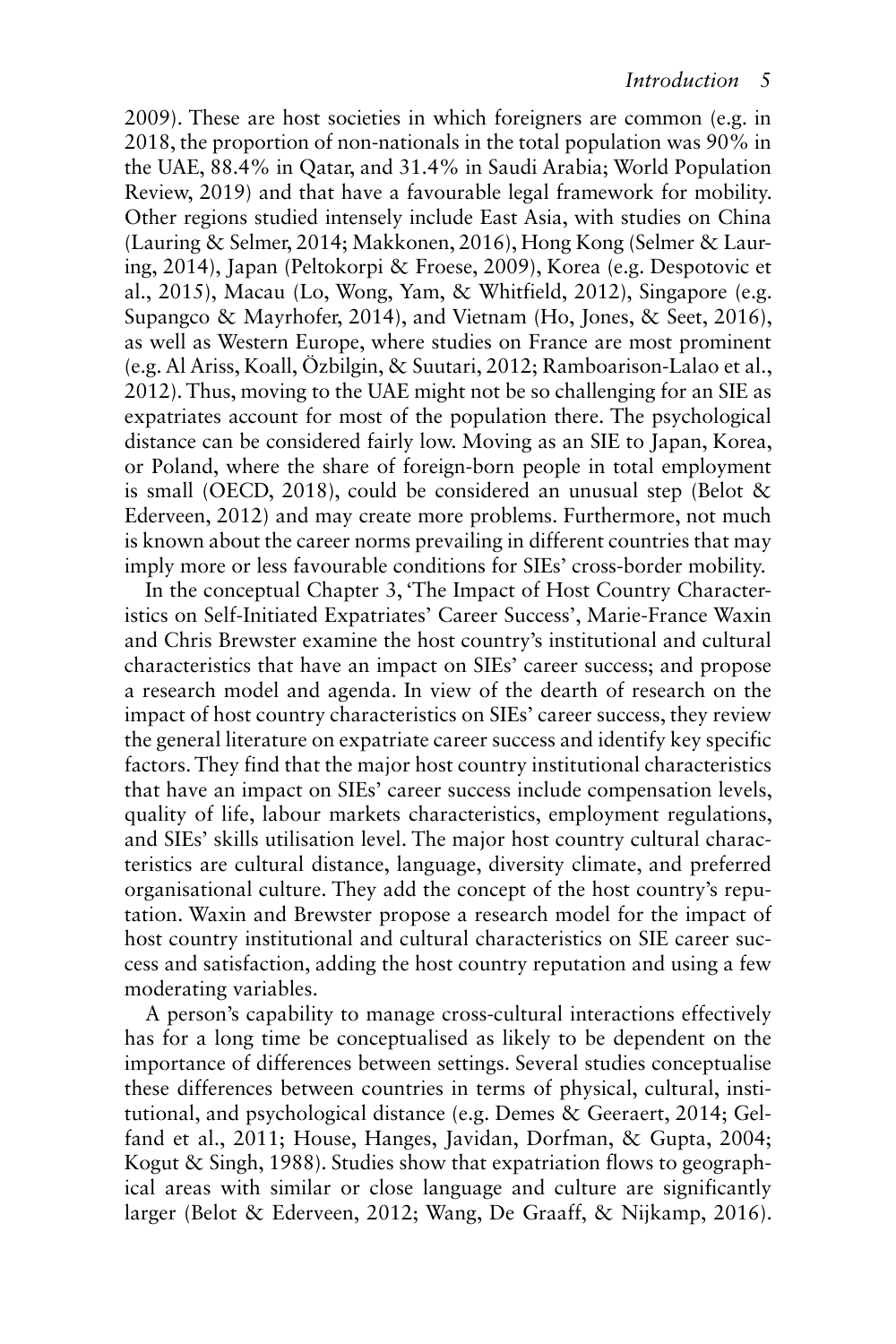However, existing conceptualisations of distance in expatriation research have their limitations.

The conceptual Chapter 4 deals with 'Cultural Distance and Self-Initiated Expatriates' Willingness to Relocate: A Research Agenda'. Maike Andresen and Birgit Muskat undertake a critical analysis of the appropriateness of existing conceptualisations and measures of cultural distance between home and host country as used in the International Business field for research in expatriation and of the dominant assumption in research that a high cultural distance is a barrier to SIEs' willingness to relocate. Based on their critique the authors provide concrete advice for future expatriate researchers. First, they call for subjective cultural distance estimates related to specific countries/regions to predict SIEs' relocation intentions and behaviours. Second, they advise distinguishing between SIEs' perceptions of cultural distance (as an individual's perception of cultural distance can be larger or smaller than the country average) and their individual attitudes towards cultural distance (a large cultural distance can be attractive for one SIE and daunting for the other, depending on an SIE's motive to expatriate). An SIE's cultural intelligence is likely to influence perceptions of and attitudes towards cultural distance. Third, they appeal for a more fine-grained analysis of cultural distance in the expatriate mobility context that is not limited to national culture, but also includes the organisational culture between the old and new employer and career norms in the old and new career field.

Some interesting work on the role of language as a context factor has begun, for example, examining the impact of the host country language on adjustment (Selmer & Lauring, 2015). Foreign language competence is part of SIEs' career capital and is a means towards the acquisition of further career capital (e.g. access to further education).

The purpose of Chapter 5, The Influence of Language on Self-Initiated Expatriate Experience' by Martyna Śliwa and Marjana Johansson, is to address the impact of SIEs' language competence, as manifested in foreign-accented speech, on SIE experience. The authors take as their example the experiences of differentiation associated with the accents of non-native English-speaking international academic staff in the UK. The analysis draws on the concept of stigmatisation as a vehicle for examining instances where SIEs experience being positioned as different. The empirical basis of the chapter is provided by 25 life history interviews with academics, at different levels of seniority, from 13 UK business schools. The findings demonstrate the importance of verbal language use for SIEs' experience and careers and shed light on potential aspects of disadvantage that are not directly related to language but that SIEs face due to being non-native language users. The recommendations refer to the need for awareness raising and staff training with regard to the consequences of accented speech for SIEs, and in relation to developing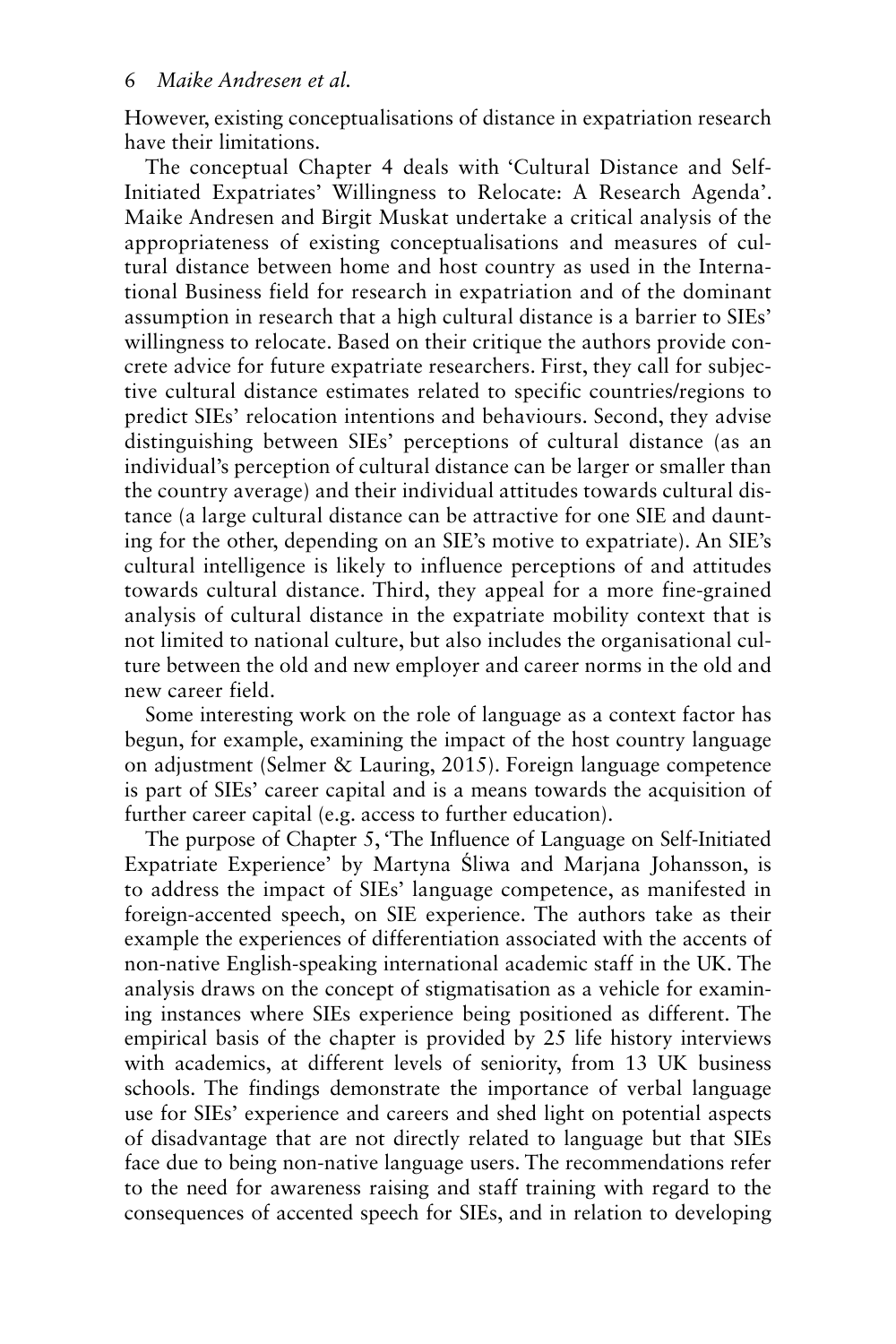an understanding of communication as a responsibility of all employees involved in communication exchanges, regardless of their place of origin.

## *Part II—Time as a Context Factor in Self-Initiated Expatriates' International Career*

The second of the four parts of this edited volume focuses on **time** as a contextual factor in SIEs' international career. Although career is often defined as a sequence of work experiences over time (Hall, 1987), the role of time in the evolution of careers is often only implicitly acknowledged in SIE research. The chapters in this section make further progress by explicitly aiming at the dynamic aspects of careers, including developments over time and the role of life and career stages by adopting a longitudinal life-course perspective.

On the individual level, job-related international mobility shapes lifecourses and impacts SIEs' careers abroad and upon return to the home country. While some SIEs repatriate to their home country, others relocate to another country or decide to localise and stay abroad. Depending on the career path that SIEs choose and when this individual career planning takes place—i.e. before, at the beginning, or during the international relocation—SIEs' career behaviours abroad (such as proactive career activities, adjustment, investments in social networks) and career effects (such as subjective and objective career success) are likely to differ. Individual career behaviour abroad influences career development upon return. From an organisational perspective, the added value of SIEs' international work experience might differ according to the career stage in which it was gained. For example, if SIEs leave their home country in their early career, they might lack social career capital (professional networks) in the home country (see Andresen, 2018).

'The Long-Term Effects of Self-Initiated International Assignments on Future Careers of Assignees' are at the centre of Chapter 6, authored by Rodrigo Mello, Michael Dickmann, Chris Brewster, and Vesa Suutari. Job-related international mobility shapes life-courses and impacts SIEs' careers abroad and upon return to the home country—and thereafter. In this chapter, the authors examine the evidence for the effect of expatriate experience on their careers and explore some of the factors that impact that. Overall, they advance the argument that global mobility research, in general, and the assessment of (long-term) career success of self-initiated (and assigned) expatriates, in particular, would benefit from a more holistic approach. Individual, organisational, and country-level contexts are analysed, and it is concluded that these levels are interrelated, as effects on one will often have an impact on another level, which impacts expatriation attitudes, behaviours, emotions, and outcomes.

SIEs face specific needs and conditions in different life and career stages that are likely to impact the way that SIE careers develop and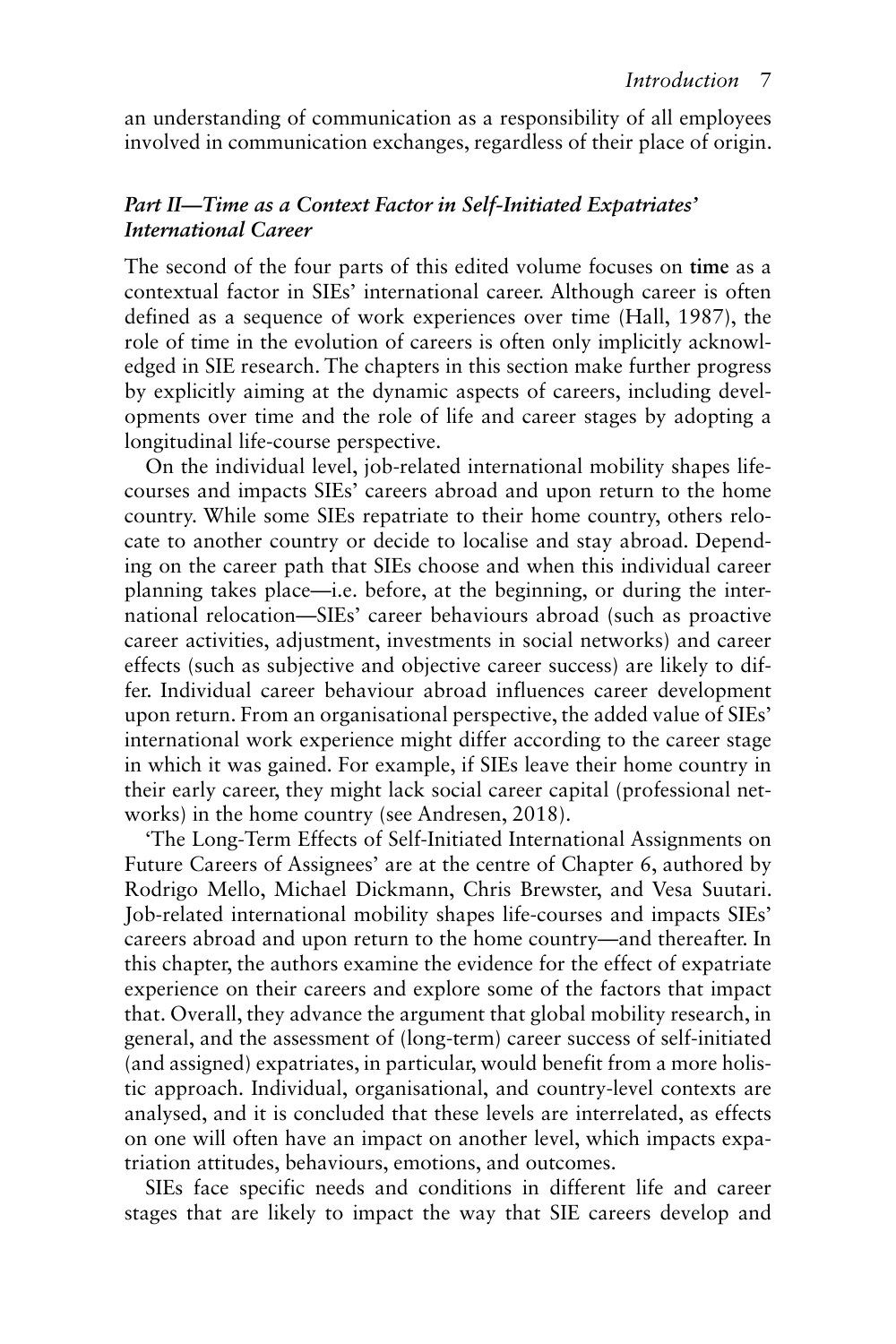unfold. Conflicts arise if the demands in different life and career stages cannot be harmonised. A central contextual factor during the life-course is the family.

Chapter 7, written by Wolfgang Mayrhofer, Katharina Pernkopf, and Lea Reiss, deals with 'Self-Initiated Expatriates at Different Life and Career Stages: The Meaning of Families and Their Impact on the Expatriation and Repatriation Experiences of Self-Initiated Expatriates'. The purpose of this chapter is to broaden our understanding of how families are affected by and themselves impact self-initiated expatriation processes. To grasp the domains involved and identify major elements of self-initiated expatriation, the existing empirical literature on the phenomenon is analysed through the lenses of stage models of life, career, family, and the social chronology framework. Findings show that there is little evidence about specifics of self-initiated expatriation at different times in SIEs' life and career when it comes to the role of family. However, the importance of family, family history, and relationship dynamics becomes explicit especially in decisions about and evaluation of different aspects of self-initiated ex- and re-patriation as the result of a multi-actor interaction. Emerging implications for the management of SIEs include supporting the harmonisation of life, family, and career domains, temporal sensitivity towards varying requirements in different stages of life, family, and career along with making use of the SIEs' home and host country networks for recruitment.

The ability to adjust is closely linked to the success of international relocations. Research models strongly suggest that expatriate adjustment processes include learning and exhibiting new behaviours in order to 'fit in' with the host culture and local career norms, thereby reducing acculturative stress. Although considerable research exists on the topic of expatriate adjustment and early departure, few psychological process theories of expatriate adjustment have emerged; and little research has focused on the development of adjustment over time (Hippler, Brewster, & Haslberger, 2015).

Chapter 8, 'Self-Initiated Expatriate Adjustment Over Time', discusses the role of time in expatriate adjustment, focusing specifically on SIEs, and contrasting them with assigned expatriates (AEs). Rita Fontinha and Chris Brewster develop a theoretical model depicting the different stages and timings of adjustment among both groups of expatriates. In their literature review of studies on both AE and SIE adjustment, they pay particular attention to the few longitudinal studies in the field. They provide an adjustment process model for SIEs vs. AEs where they address the factors that may facilitate the adjustment of both groups. The authors also describe factors that may be more relevant for the adjustment of one group specifically. Their main proposition is that the experience of AEs tends to have more defined time boundaries, compared to those of SIEs. They conclude that the adjustment process of SIEs may be more based on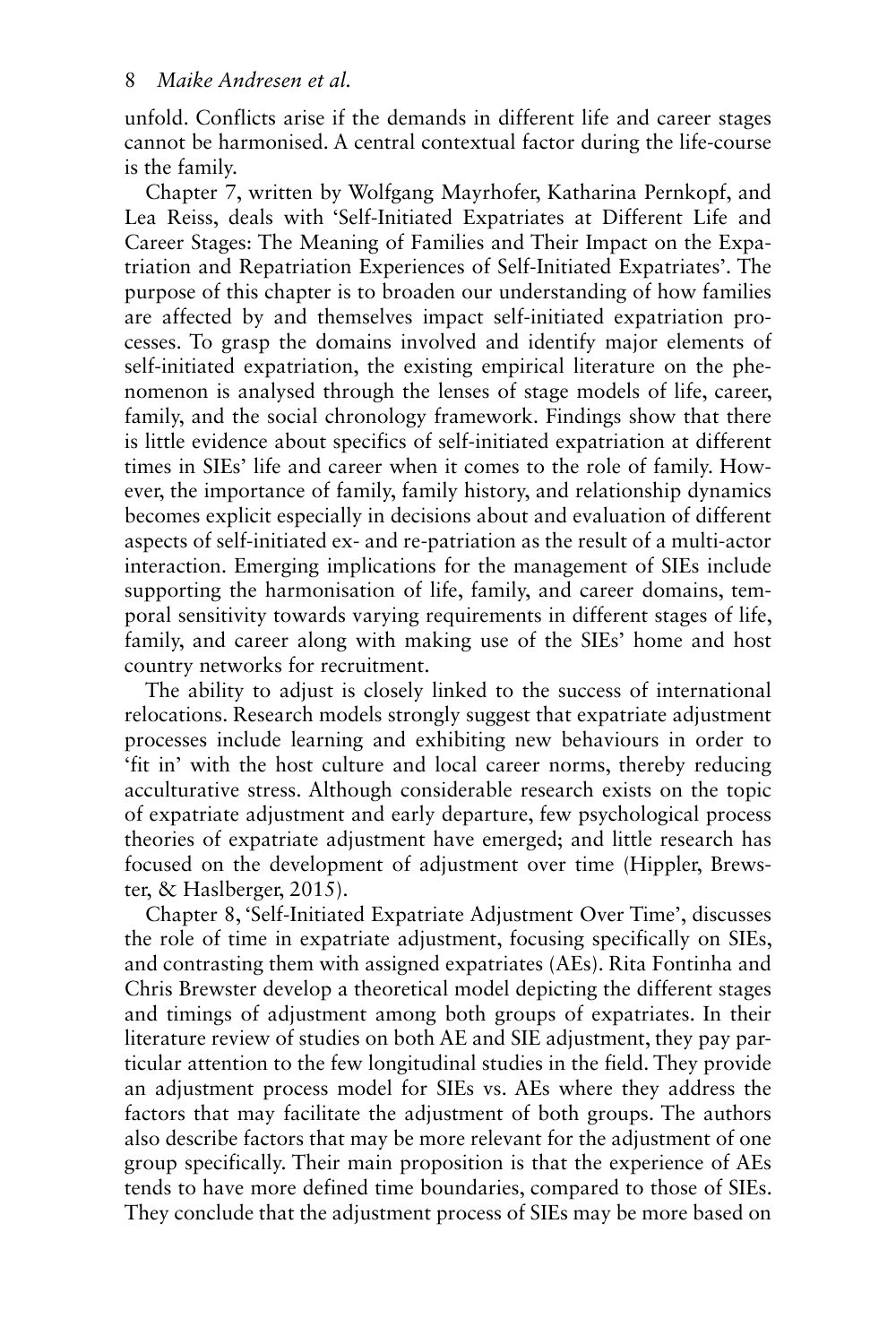individual action and dependent on wider factors and recommend that organisations employing SIEs are aware of this in order to understand this part of their workforce.

#### *Part III—Institutions as a Context Factor in Self-Initiated Expatriates' International Mobility*

The third part of this edited volume sheds light on the role of **institutions** as a context factor that shapes SIE experiences. More specifically, the contributors look at the specifics of small and medium-sized enterprises and occupational conditions.

Whether employers value the international background of applicants (SIEs) depends, inter alia, on the organisational career norms and typical practices. Thus, the organisational context, i.e. whether the host organisation is local or foreign-owned and large vs. medium-sized or small, with its typical career norms is likely to have an impact on SIEs' career opportunities. While large organisations usually have large internal job markets and assign their employees abroad within the international organisation instead of hiring SIEs, SMEs are usually dependent on the external job market to buy in internationally experienced employees such as SIEs. Regarding ownership, arguably, SIEs' psychological distance is lower when contemplating entering a foreign-owned organisation, possibly simply because these have more diverse workforces and joining them is thus less of a step 'beyond what is typically done' than entering local organisations. Some interesting work on the effect of working for foreign-owned or local organisations on SIEs has begun (e.g. Selmer, Lauring, Normann, & Kubovcikova, 2015).

The corporate environment of SIE experiences is the focus of Chapter 9 with the title 'Understanding the Organisational Context: Self-Initiated Expatriate Experiences in SMEs', authored by Marian Crowley-Henry, Edward O'Connor, and Blanca Suarez-Bilbao. While there has been a proliferation of academic publications concerning SIEs over the past two decades (Andresen et al., 2013; Andresen et al., 2020; Cerdin & Selmer, 2014; Doherty, 2013; Lee, 2005; Przytuła, 2017; Suutari & Brewster, 2000), much of this has focused on the micro-level/individual unit of analysis, concerning their motivations (Doherty, Dickmann,  $\&$ Mills, 2011; Doherty, Richardson, & Thorn, 2013), differences to other international assignees ( Andresen, Bergdolt, Margenfeld, & Dickmann, 2014; Andresen, Biemann, & Pattie, 2015), and careers (Al Ariss, 2010; O'Connor & Crowley-Henry, 2020), amongst other topics (see other chapters in this volume). However, the meso-level/organisational context concerning where SIEs work has been underexplored (Wittek, 2019 ). There are some studies regarding SIEs employed in multinational enterprises and other organisations, such as higher education institutes (Fernando & Cohen, 2016; Froese, 2012; McDonnell & Boyle, 2012),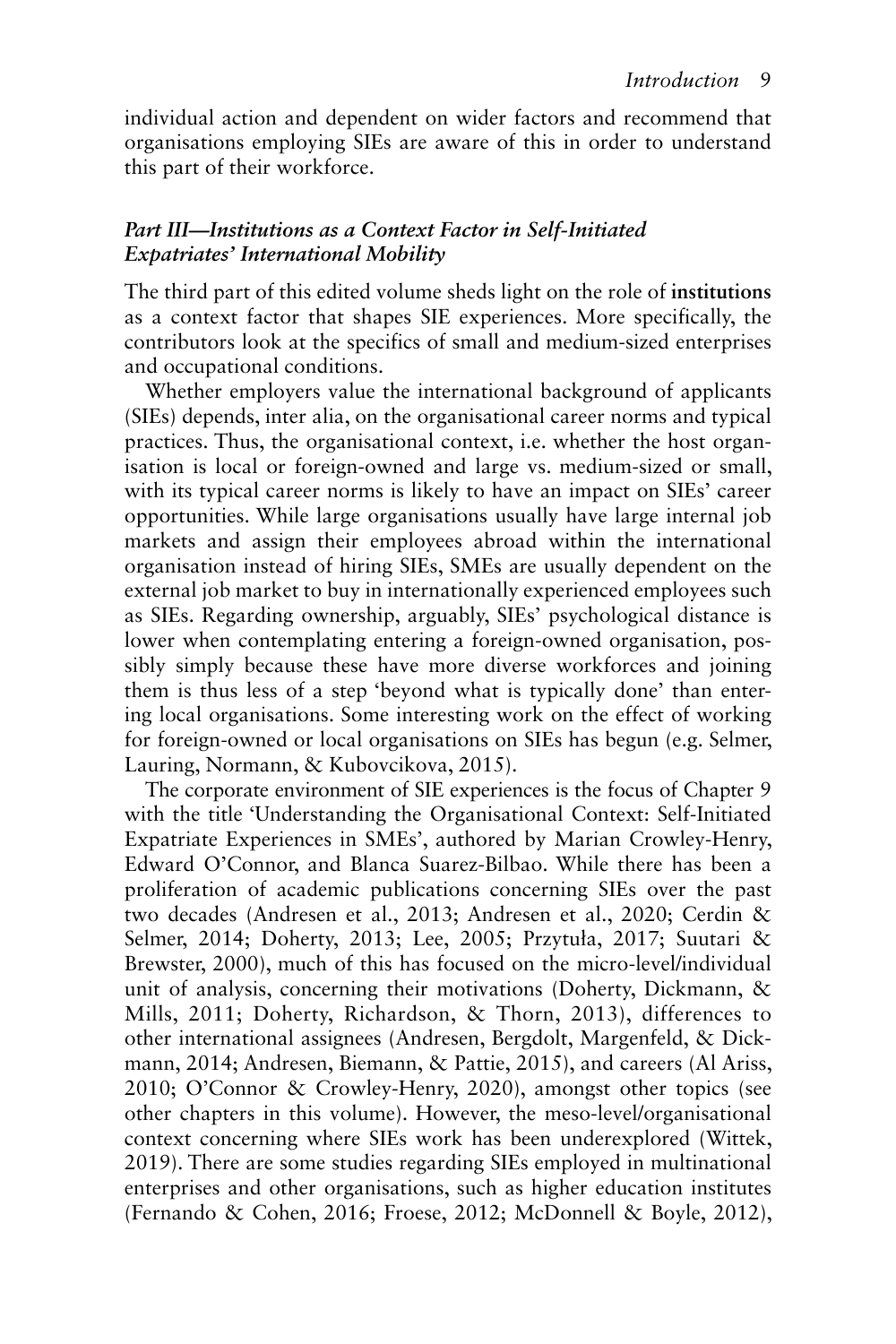but there is a dearth of literature sharing the experiences of SIEs working in small and medium-sized enterprises (SMEs), as well as of SMEs employing SIEs. This lacuna in contemporary research undertakings and academic publications matches the HRM literature generally but needs addressing, particularly since the SME sector is credited with playing a large role in enabling internationally mobile workers, such as SIEs, access to employment openings (Barrett & Burgess, 2008). It is more common for AEs to work for big international MNEs and more common for SIEs to work for other kinds of companies (Jokinen et al., 2008). This chapter shares the limited existing literature concerning SIEs in SMEs compared to other organisational forms. It highlights the gaps in research in this area and sets out a research agenda for scholars in this area.

The term 'SIE' has been employed in the existing literature to cover a large variety of distinct populations that differ in a number of key contextual factors such as their employment levels (e.g. managers, professionals; Biemann & Andresen, 2010) and occupation. Some studies have focused on specific occupations, such as academics (e.g. Davies, Froese, & Kraeh, 2015; Selmer & Lauring, 2014, 2015), volunteer development aid workers (e.g. Andresen & Gustschin, 2013), foreign language teachers (e.g. Froese, Peltokorpi, & Ko, 2012), medical doctors (e.g. Nolan & Morley, 2014 ; Ramboarison-Lalao et al., 2012 ), nurses (e.g. Bozionelos, 2009 ), or even religious SIEs ( Ramboarison-Lalao et al., 2019 ). Studies with mixed samples add considerably to this variety, introducing, amongst others, lawyers (Forstenlechner, 2010), journalists (Napier & Taylor, 2002), and artists (Clark & Altman, 2016). Several studies remain silent with regard to the occupations or professions and employment levels encompassed in their samples. However, many of the studies that focus on a specific occupational group and employment level state no specific research intentions related to that occupation and employment level and do not discuss their results specifically in relation to these context factors. While in some occupations international mobility is positively encouraged by national governments and supranational institutions and facilitated by funding bodies (e.g. academics) or represents an element of the professional habitus (e.g. engineers), in other occupations it is much more unusual and difficult to relocate, such as lawyers (Andresen et al., 2020). In addition, in terms of employment levels, mostly higher levels are analysed, whereas not much is known about, for example, career implications for the unskilled.

Fabian Jintae Froese and Vesa Peltokorpi explore the 'Success of Self-Initiated Expatriates: Different Occupations, Different Realities?'. Their Chapter 10 focuses on occupational and organisational-rank related differences in SIE success. The authors drew on the conservation of resources theory (Hobfoll, 1989) and the managerial discretion concept (Hambrick & Finkelstein, 1987) to propose that occupations and organisational (managerial) ranks facilitate SIE success in terms of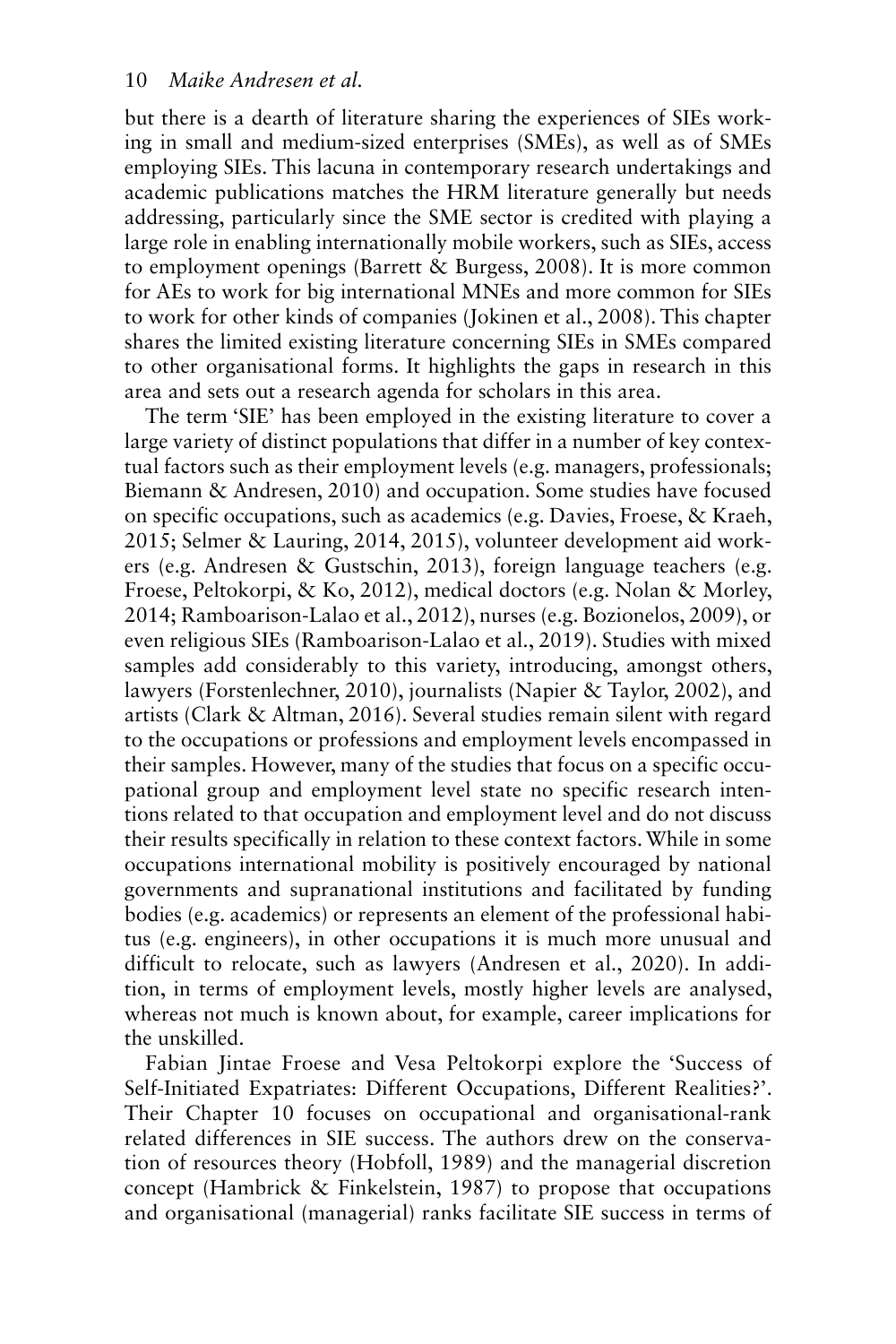cross-cultural adjustment and work attitudes (i.e. job satisfaction and turnover intentions). They tested their hypotheses using two data sets (191 SIEs in Japan, and 456 SIE academics in China, Japan, Korea, and Singapore). The results show some consistent and some mixed results. Overall, findings suggest that organisational rank has a profound impact on cross-cultural adjustment and work attitudes. While higher-ranked SIEs in both samples had higher levels of work adjustment, other adjustment was not affected by rank. The findings also show mixed results for work attitudes. While higher-ranked SIEs in the Japan sample were better adjusted, there were no differences in the SIE academic sample. Work attitudes were more positive among highly ranked SIE academics, but there were no differences in the Japan sample in terms of organisational rank. The authors conclude that occupational differences did not matter much.

#### *Part IV—Outlook and Conclusions*

In this final part, we examine the management of SIEs and suggest a future research agenda in relation to self-initiated expatriates.

So far, the literature has focused primarily on the individual perspective of SIEs, on the one hand, or HRM for international assignments within an organisation, on the other hand. Little regard is paid to the opportunities HRM can play in supporting SIEs in their careers, e.g. in terms of adjustment to the new organisation and culture, family support, employment conditions, or international career management.

The purpose of Chapter 11, 'Self-Initiated Expatriates and the Role of International Human Resource Management' by Liza Howe-Walsh and Susan Kirk, is to consider the role of IHRM in supporting a globally mobile workforce. They consider the people strategies required to address the diverse range of SIEs' needs and thus meet the rise in demand for global talent. They highlight how IHRM strategies designed to respond to the demands of such a contextually embedded mobile workforce can be developed and discuss the role of HRM professionals in developing appropriate policies and practices. The authors identify how support from IHRM during the various employment phases of an SIE can help to attract and retain valuable global talent.

In the final Chapter 12 the editors, Maike Andresen, Chris Brewster, and Vesa Suutari, draw 'Conclusions'. We summarise the key learnings from each chapter in terms of the influence of space, time, and institutions on SIE careers. Moreover, the perspective is broadened by underlining the economic and social value that SIEs have for organisations and societies. Drawing on the various chapters outlined previously, and this outlook, a future research agenda is presented.

To conclude, this edited volume contributes to the research on the role of contextual differences between the various sub-groups of SIEs. We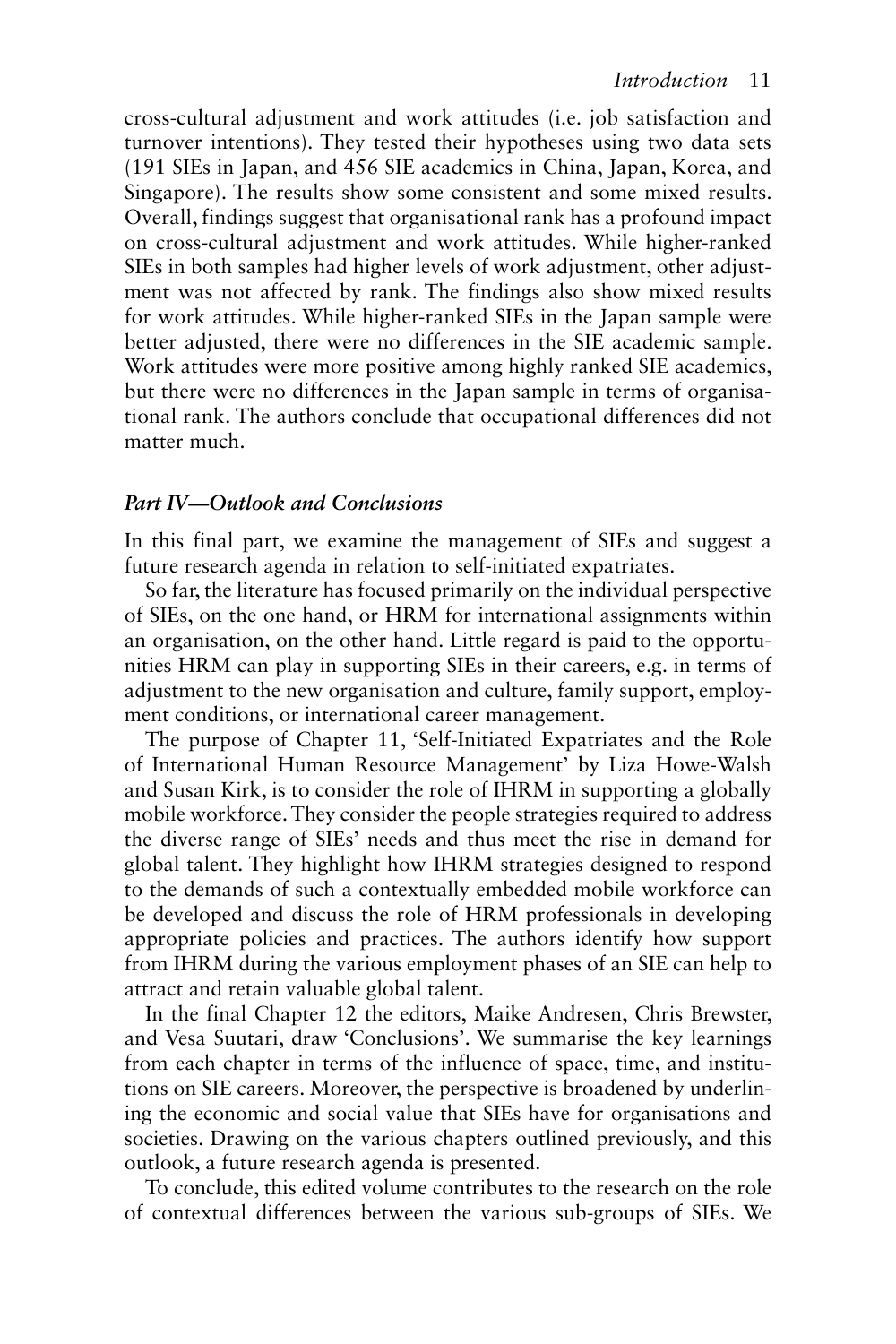thank the authors for sharing their expertise and we look forward to further research on the topic.

# **References**

- Al Ariss, A. (2010). Modes of engagement: Migration, self-initiated expatriation and career development. *Career Development International*, *15*(4), 338–358. https://doi.org/10.1108/13620431011066231
- Al Ariss, A., Koall, I., Özbilgin, M., & Suutari, V. (2012). Careers of skilled migrants: Towards a theoretical and methodological expansion. *Journal of Management Development*, *31*(2), 92–101. https://doi.org/10.1108/02621711211199511
- Al Ariss, A., & Syed, J. (2011). Capital mobilization of skilled migrants: A relational perspective. *British Journal of Management*, *22*(2), 286–304. https://doi. org/10.1111/j.1467-8551.2010.00734.x
- Alshahrani, S. T., & Morley, M. J. (2015). Accounting for variations in the patterns of mobility among conventional and self-initiated expatriates. *The International Journal of Human Resource Management*, *26*(15), 1936–1954. https:// doi.org/10.1080/09585192.2015.1041757
- Andresen, M. (2018). When at home, do as they do at home? Valuation of selfinitiated repatriates' competences in French and German management career structures. *The International Journal of Human Resource Management*, forthcoming. https://doi.org/10.1080/09585192.2018.1511612
- Andresen, M., Al Ariss, A., & Walther, M. (2013). *Self-initiated expatriation: Individual, organizational, and national perspectives*. London: Routledge. https:// doi.org/10.4324/9780203111505
- Andresen, M., Bergdolt, F., Margenfeld, J., & Dickmann, M. (2014). Addressing international mobility confusion—Developing definitions and differentiations for self-initiated and assigned expatriates as well as migrants. *The International Journal of Human Resource Management*, *25*(16), 2295–2318. https:// doi.org/10.1080/09585192.2013.877058
- Andresen, M., Biemann, T., & Pattie, M. W. (2015). What makes them move abroad? Reviewing and exploring differences between self-initiated and assigned expatriation. *The International Journal of Human Resource Management*, *26*(7), 932–947. https://doi.org/10.1080/09585192.2012.669780
- Andresen, M., & Gustschin, T. (2013). Volunteering abroad: A career-related analysis of international development aid workers. In M. Andresen, A. Al Ariss, & M. Walther (Eds.), *Self-initiated expatriation: Individual, organizational, and national perspectives* (pp. 183–204). New York: Routledge. https:// doi.org/10.4324/9780203111505
- Andresen, M., Pattie, M. W., & Hippler, T. (2020). What does it mean to be a "selfinitiated" expatriate in different contexts? A conceptual analysis and suggestions for future research. *The International Journal of Human Resource Management*, *31*(1), 174–201. https://doi.org/10.1080/09585192.2019.1674359
- Barrett, R., & Burgess, J. (2008). Small firms and the challenge of equality, diversity and difference. *Equal Opportunities International*, *27*(3), 213–216. https:// doi.org/10.1108/02610150810860057
- Belot, M., & Ederveen, S. (2012). Cultural barriers in migration between OECD countries. *Journal of Population Economics*, *25*(3), 1077–1105. https://doi. org/10.1007/s00148-011-0356-x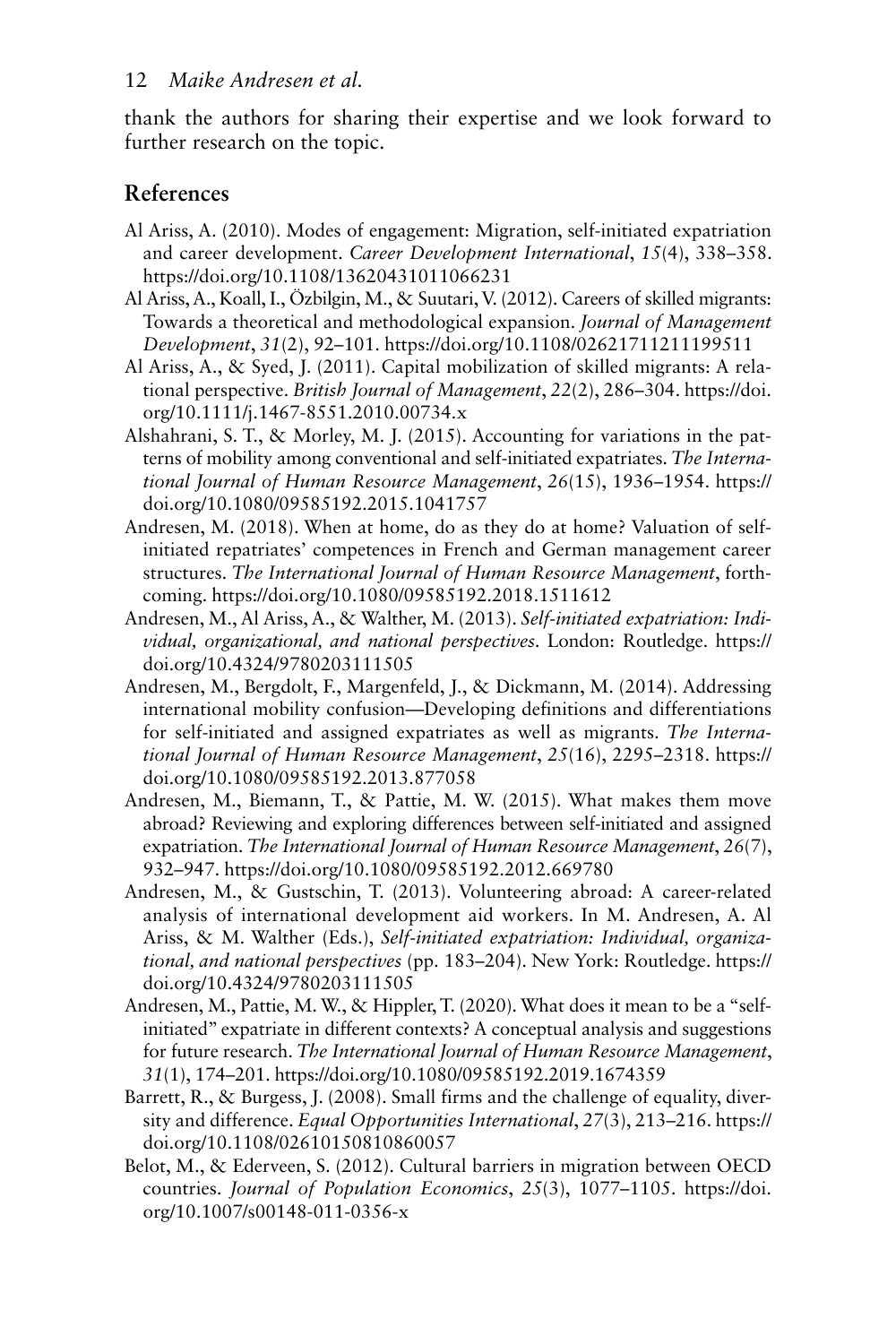- Biemann, T., & Andresen, M. (2010). Self-initiated foreign expatriates versus assigned expatriates: Two distinct types of international careers? *Journal of Managerial Psychology*, *25*(4), 430–448. https://doi.org/10.1108/026839410 11035313
- Bozionelos, N. (2009). Expatriation outside the boundaries of the multinational corporation: A study with expatriate nurses in Saudi Arabia. *Human Resource Management*, *48*(1), 111–134. https://doi.org/10.1002/hrm.20269
- Cerdin, J. L., & Selmer, J. (2014). Who is a self-initiated expatriate? Towards conceptual clarity of a common notion. *The International Journal of Human Resource Management*, *25*(9), 1281–1301. https://doi.org/10.1080/09585192.2013.863793
- Clark, D., & Altman, Y. (2016). In the age of "liquid modernity": Self-initiated expatriates in crete, their multi-generational families and the community. *The International Journal of Human Resource Management*, *27*(7), 729–743. https://doi.org/10.1080/09585192.2015.1079230
- Davies, S., Froese, F., & Kraeh, A. (2015). Burden or support? The influence of partner nationality on expatriate cross-cultural adjustment. *Journal of Global Mobility*, *3*(2), 169–182. https://doi.org/10.1108/JGM-06-2014-0029
- Demes, K. A., & Geeraert, N. (2014). Measures matter: Scales for adaptation, cultural distance, and acculturation orientation revisited. *Journal of Cross-Cultural Psychology*, *45*(1), 91–109. https://doi.org/10.1177/0022022113487590
- Despotovic, W. V., Hutchings, K., & McPhail, R. (2015). Cross-cultural selfpreparation of Australian self-initiated expatriates for working and living in South Korea: Stumped like a bonsai: A show of what could have been. *Asia Pacific Journal of Human Resources*, *53*(2), 241–259. https://doi.org/10.1111/ 1744-7941.12035
- Doherty, N. (2013). Understanding the self-initiated expatriate. *International Journal of Management Reviews*, *15*(4), 447–469. https://doi.org/10.1111/ijmr.12005
- Doherty, N., Dickmann, M., & Mills, T. (2011). Exploring the motives of company-backed and self-initiated expatriates. *The International Journal of Human Resource Management*, *22*(3), 595–611. https://doi.org/10.1080/095 85192.2011.543637
- Doherty, N., Richardson, J., & Thorn, K. (2013). Self-initiated expatriation and selfinitiated expatriates: Clarification of the research stream. *Career Development International*, *18*(1), 97–112. https://doi.org/10.1108/13620431311305971
- Fernando, W. D. A., & Cohen, L. (2016). Exploring career advantages of highly skilled migrants: A study of Indian academics in the UK. *The International Journal of Human Resource Management*, *27*(12), 1277–1298. https://doi.org/ 10.1080/09585192.2015.1072101
- Forstenlechner, I. (2010). Exploring expatriates' behavioural reaction to institutional injustice on host country level. *Personnel Review*, *39*(2), 178–194. https://doi.org/10.1108/00483481011017408
- Froese, F. J. (2012). Motivation and adjustment of self-initiated expatriates: The case of expatriate academics in South Korea. *The International Journal of Human Resource Management*, *23*(6), 1095–1112. https://doi.org/10.1080/0 9585192.2011.561220
- Froese, F. J., Peltokorpi, V., & Ko, K. (2012). The influence of intercultural communication on cross-cultural adjustment and work attitudes: Foreign workers in South Korea. *International Journal of Intercultural Relations*, *36*(3), 331– 342. https://doi.org/10.1016/j.ijintrel.2011.09.005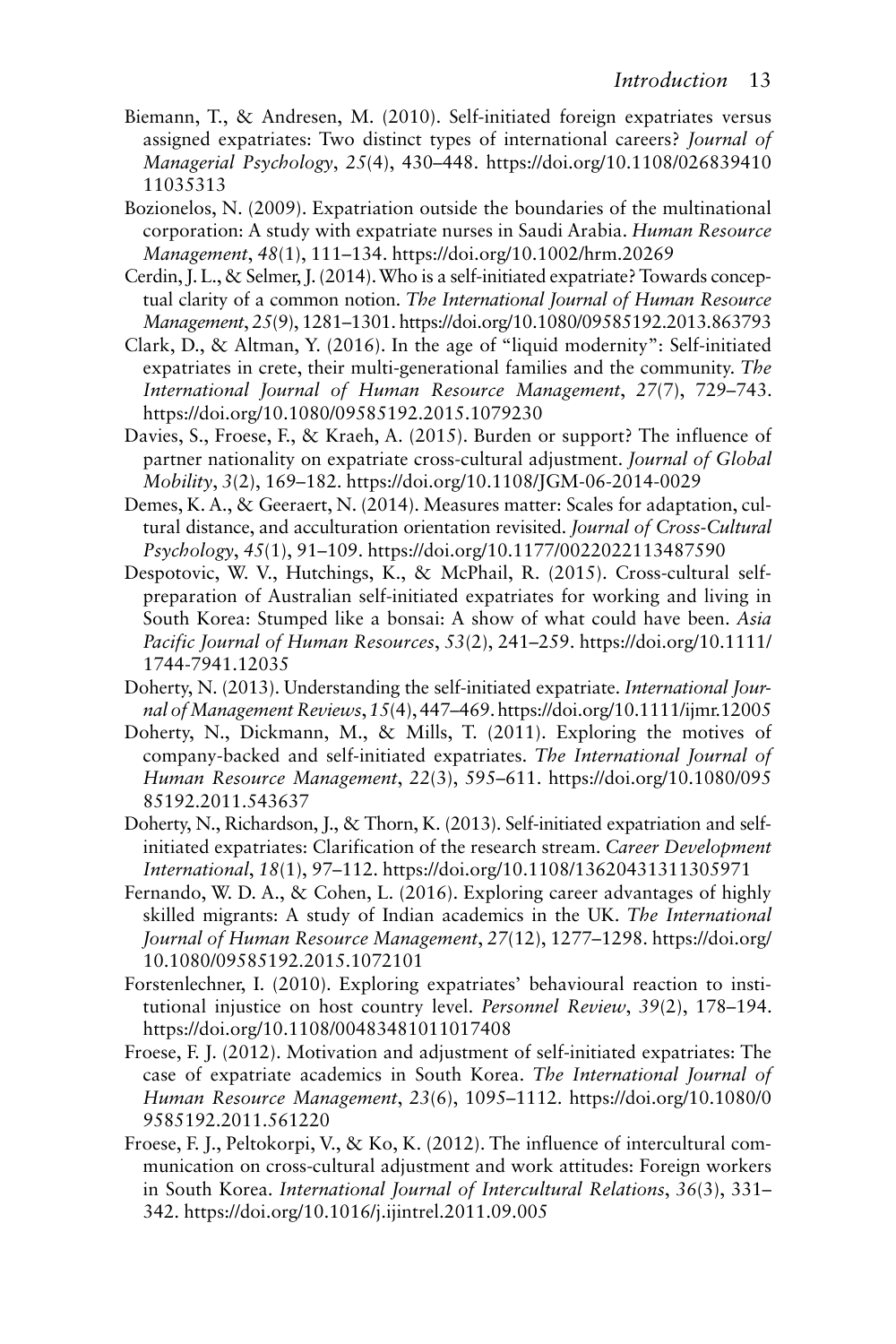#### 14 *Maike Andresen et al.*

- Gelfand, M. J., Raver, J. L., Nishii, L., Leslie, L. M., Lun, J., Lim, B. C., . . . Yamaguchi, S. (2011). Differences between tight and loose cultures: A 33-nation study. *Science*, *332*(6033), 1100–1104. https://doi.org/10.1126/science.1197754
- Hall, D. T. (1987). Careers and socialization. *Journal of Management*, *13*(2), 301– 321. https://doi.org/10.1177/014920638701300207
- Hambrick, D. C., & Finkelstein, S. (1987). Managerial discretion: A bridge between polar views of organizational outcomes. In L. L. Cummings & B. M. Staw (Eds.), *Research in organizational behavior* (Vol. 9, pp. 369–406). Greenwich, CT: JAI Press.
- Hippler, T., Brewster, C., & Haslberger, A. (2015). The elephant in the room: The role of time in expatriate adjustment. *The International Journal of Human Resource Management*, *26*(15), 1920–1935. https://doi.org/10.1080/0958519 2.2015.1041762
- Ho, N. T. T., Jones, J., & Seet, P. S. (2016). Understanding re-expatriation intentions among overseas returnees: An emerging economy perspective. *The International Journal of Human Resource Management*, *27*(7), 1938–1966. https:// doi.org/10.1080/09585192.2015.1088884
- Hobfoll, S. E. (1989). Conservation of resources: A new attempt at conceptualizing stress. *American Psychologist*, *44*(3), 513–524. https://doi.org/10.1037/ 0003-066X.44.3.513
- House, R. J., Hanges, P. J., Javidan, M., Dorfman, P. S., & Gupta, V. (2004). *Culture, leadership, and organizations: The GLOBE study of 62 societies*. Thousand Oaks, CA: Sage.
- Isakovic, A. A., & Whitman, M. F. (2013). Self-initiated expatriate adjustment in the United Arab Emirates: A study of academics. *Journal of Global Mobility*, *1*(2), 161–186. https://doi.org/10.1108/JGM-09-2012\*0011 .
- Jokinen, T., Brewster, C., & Suutari, V. (2008). Career capital during international work experience: Contrasting self-initiated expatriate experience and assigned expatriation. *The International Journal of Human Resource Management*, *19*(6), 979–999. https://doi.org/10.1080/09585190802051279
- Kogut, B., & Singh, H. (1988). The effect of national culture on the choice of entry mode. *Journal of International Business Studies*, *19*(3), 411–432. https:// doi.org/10.1057/palgrave.jibs.8490394
- Lauring, J., & Selmer, J. (2014). Global mobility orientation and the success of self-initiated expatriates in Greater China. *Asia Pacific Business Review*, *20*(4), 523–540. https://doi.org/10.1080/13602381.2013.847607
- Lee, C. H. (2005). A study of underemployment among self-initiated expatriates. *Journal of World Business*, *40*(2), 172–187. https://doi.org/10.1016/j.jwb.2005. 02.005
- Lo, K. I. H., Wong, I. A., Yam, C. R., & Whitfield, R. (2012). Examining the impacts of community and organization embeddedness on self-initiated expatriates: The moderating role of expatriate-dominated private sector. *The International Journal of Human Resource Management*, *23*(20), 4211–4230. https://doi.org/ 10.1080/09585192.2012.665075
- Makkonen, P. (2016). Career self-management behaviour of Western selfinitiated expatriates in local organizations in China. *The International Journal of Human Resource Management*, *27*(11), 1135–1157. https://doi.org/10.108 0/09585192.2015.1061580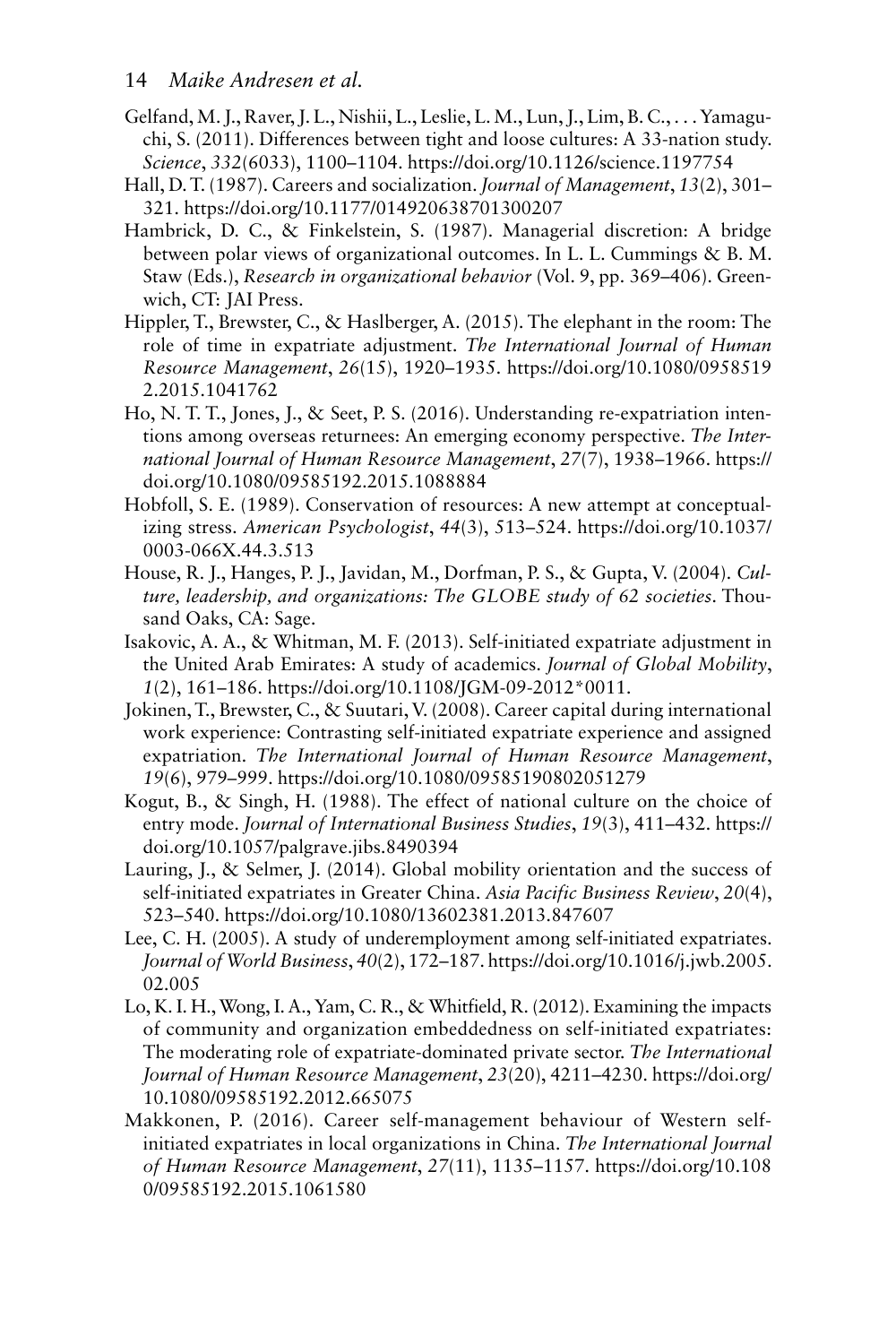- McDonnell, A., & Boyle, B. (2012). Higher education in flight: A new direction for international assignments research. *The International Journal of Human Resource Management*, *23*(20), 4342–4358. https://doi.org/10.1080/09585192. 2012.665065
- Napier, N. K., & Taylor, S. (2002). Experiences of women professionals abroad: Comparisons across Japan, China and Turkey. *The International Journal of Human Resource Management*, *13*(5), 837–851. https://doi.org/10.1080/0958 5190210125949
- Nolan, E. M., & Morley, M. J. (2014). A test of the relationship between person environment fit and cross-cultural adjustment among self-initiated expatriates. *The International Journal of Human Resource Management*, *25*(11), 1631– 1649. https://doi.org/10.1080/09585192.2013.845240
- O'Connor, E., & Crowley-Henry, M. (2020). From home to host: The instrumental kaleidoscopic careers of skilled migrants. *Human Relations*, *73*(2), 262–287. https://doi.org/10.1177/0018726719828452
- OECD. (2018). *International migration outlook 2018*. Paris: OECD Publishing. https://doi.org/10.1787/c3e35eec-en
- Peltokorpi, V., & Froese, F. J. (2009). Organizational expatriates and self-initiated expatriates: Who adjusts better to work and life in Japan? *The International Journal of Human Resource Management*, *20*(5), 1096–1112. https://doi. org/10.1080/09585190902850299
- Przytuła, S. (2017). Expatriate vs. self-initiated expatriate in the multicultural workplace of MNCs. In M. Rozkwitalska, L. Sułkowski, & S. Magala (Eds.), *Intercultural interactions in the multicultural workplace: Contributions to management science* (pp. 227–250). Switzerland: Springer International Publishing.
- Ramboarison-Lalao, L., Al Ariss, A., & Barth, I. (2012). Careers of skilled migrants: Understanding the experiences of Malagasy physicians in France. *Journal of Management Development*, *31*(2), 116–129. https://doi.org/10.1108/ 02621711211199467
- Ramboarison-Lalao, L., Brewster, C., & Boyer, P. (2019). African religious ministers' transition from expatriation to migration: The role of world view. *Journal of Global Mobility*, *7*(4), 346–363. https://doi.org/10.1108/JGM-02-2019-0015
- Richardson, J., & McKenna, S. (2014). Towards an understanding of social networks among organizational self-initiated expatriates: A qualitative case study of a professional services firm. *The International Journal of Human Resource Management*, *25*(19), 2627–2643. https://doi.org/10.1080/09585192.2014.88 4614
- Selmer, J., & Lauring, J. (2013). Cognitive and affective reasons to expatriate and work adjustment of expatriate academics. *International Journal of Cross Cultural Management*, *13*(2), 175–191. https://doi.org/10.1177/1470595813485382
- Selmer, J., & Lauring, J. (2014). Self-initiated expatriates: An exploratory study of adjustment of adult third-culture kids vs. adult mono-culture kids. *Cross Cultural Management*, *21*(4), 422–436. https://doi.org/10.1108/CCM-01-2013- 0005
- Selmer, J., & Lauring, J. (2015). Host country language ability and expatriate adjustment: The moderating effect of language difficulty. *The International Journal of Human Resource Management*, *32*(2), 194–210. https://doi.org/10. 1080/09585192.2011.561238